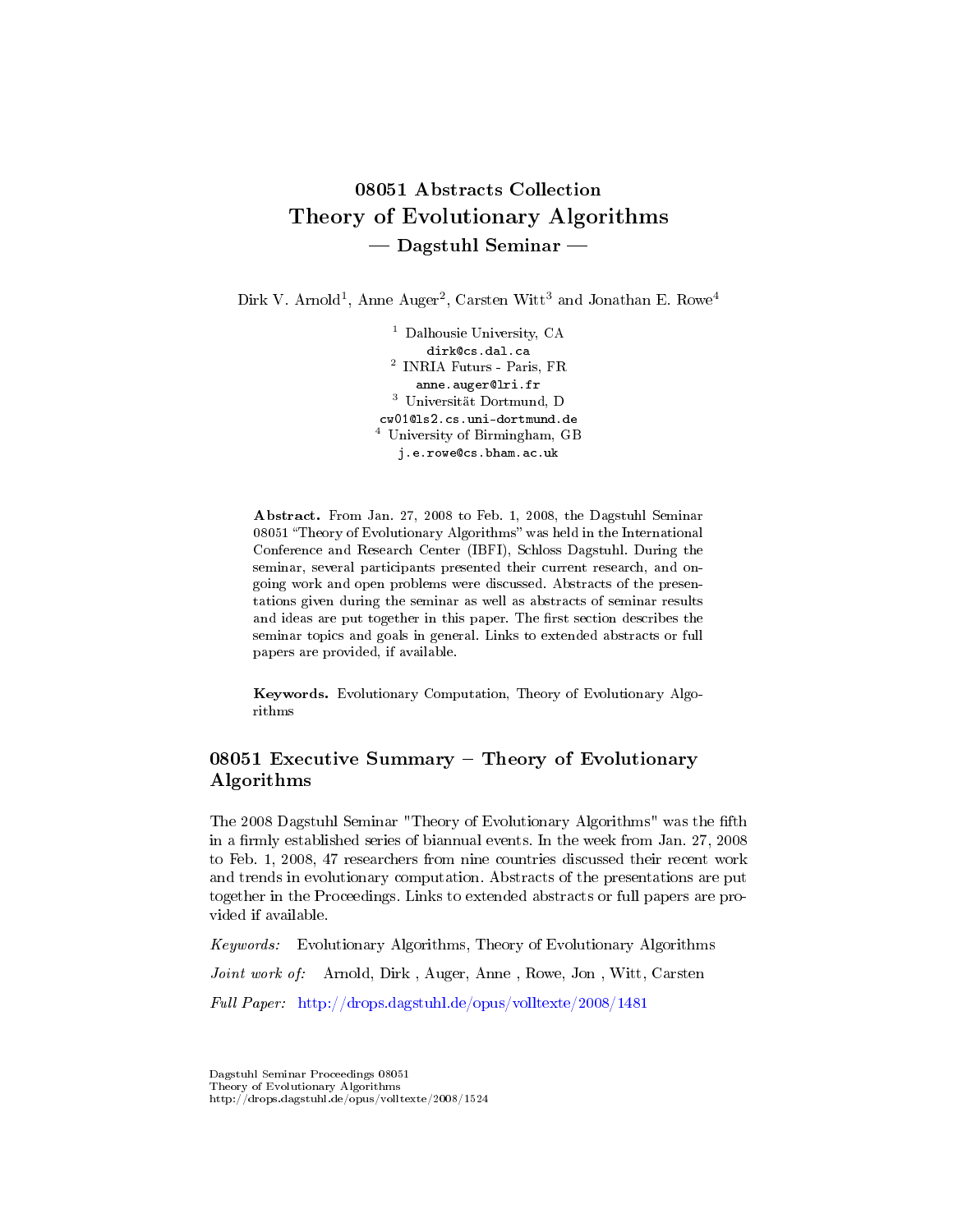### Step Length Adaptation on Ridge Functions

Dirk V. Arnold (Dalhousie University, CA)

Step length adaptation is central to evolutionary algorithms in real-valued search spaces. This talk contrasts several step length adaptation algorithms for evolution strategies on a family of ridge functions. The algorithms considered are cumulative step length adaptation, a variant of mutative self-adaptation, twopoint adaptation, and hierarchically organised strategies. In all cases, analytical results are derived that yield insights into scaling properties of the algorithms.

Keywords: Evolution strategies, step length adaptation, ridge functions

Joint work of: Arnold, Dirk V.; MacLeod, Alex

#### Kolmogorov Complexity and Hardness

Yossi Borenstein (University of Essex, GB)

The Kolmogorov complexity  $(KC)$  of a string is defined as the length of the shortest program that can print that string and halts. There are several works which try relate this notion to problem hardness in the black box scenario. In this presentation some initial steps are made towards a rigorous run time analysis of the  $(1+1)$  EA over incompressible fitness functions.

I am looking forward to getting some feedback and suggestions (towards the next possible steps).

Keywords: Runtime analysis, Kolmogorov Complexity, Evolutionary Algorithms

## Evolutionary Multi-objective Worst Case Optimization

Jürgen Branke (Universität Karlsruhe, D)

Many real-world optimization problems are subject to uncertainty. A possible goal is then to find a solution which is robust in the sense that it has the best worst-case performance over all possible scenarios. However, if the problem also involves multiple objectives, what is "best" or "worst" depends on the user's weighting of the different criteria, which is generally difficult to specify before alternatives are known. Evolutionary multi-objective optimization avoids this problem by searching for the whole front of Pareto optimal solutions. This paper extends the concept of Pareto dominance to worst case optimization problems and demonstrates how evolutionary algorithms can be used for worst case optimization in a multi objective setting.

Keywords: Evolutionary algorithm, worst-case, robustness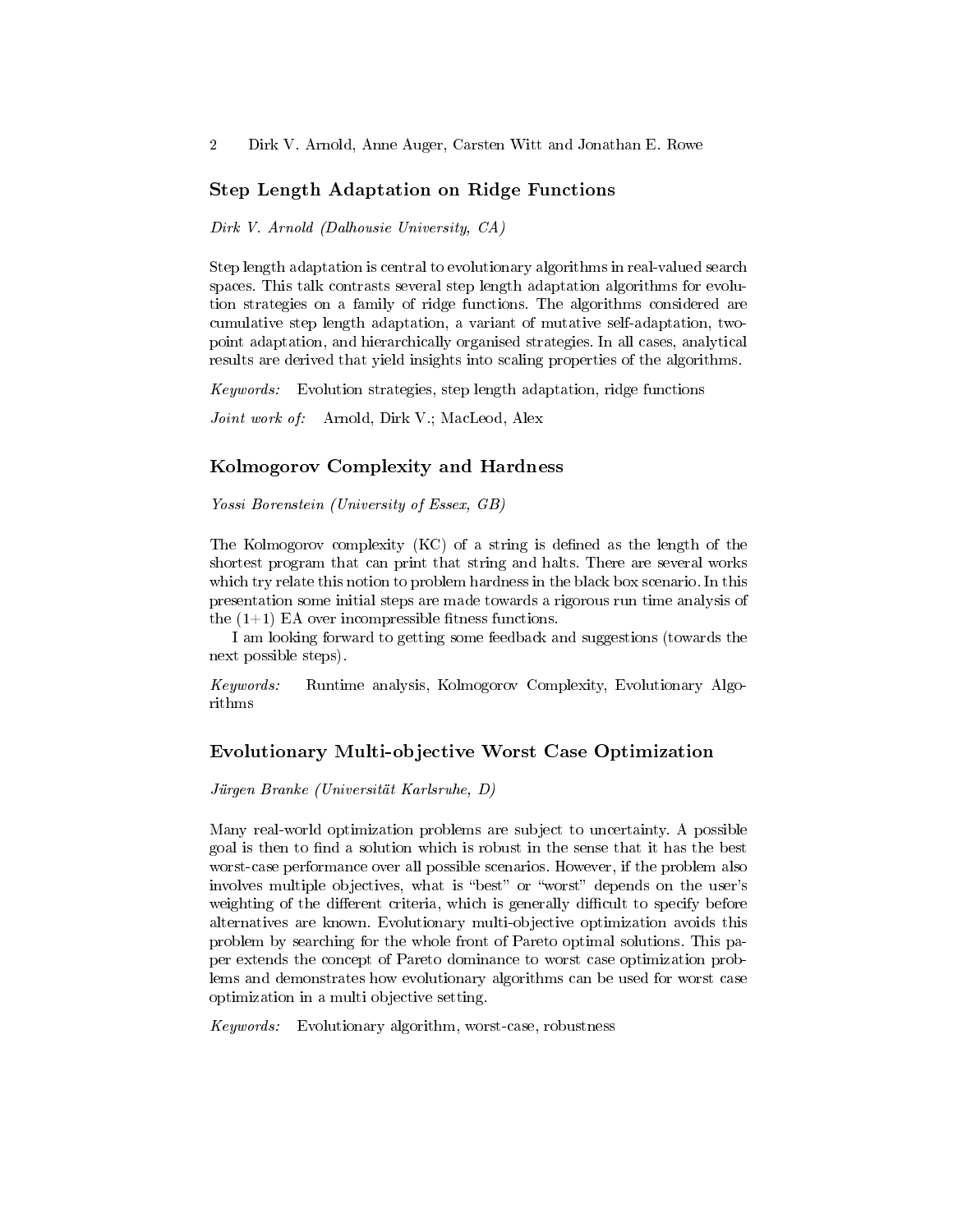### A Non-artificial Problem Where Crossover Provably Helps

Benjamin Doerr (MPI für Informatik - Saarbrücken, D)

We discuss how to solve the classical all-pairs-shortest-path problem via simple evolutionary/genetic algorithms. Our rigorous run-time analysis shows that the use of crossover does speed-up the optimization time. This is the first time that such a behaviour is proven for a non-artificial problem.

Keywords: Runtime analysis, graph algorithms, crossover, paths in graphs

Joint work of: Doerr, Benjamin; Happ, Edda; Klein, Christian

#### NP-hard Cases of Optimal Recombination

Anton Eremeev (Sobolev Institute of Mathematics - Omsk, RUS)

A number of promising hybrid genetic algorithms are based on the optimized crossover operators that aim at finding the best possible offspring as a result of a recombination of two parent solutions. To evaluate the applicability of this approach, in this talk we consider the complexity of optimal recombination problem in Boolean Programming. We show that the optimal recombination problem for the linear Boolean programming problems with at most two variables per inequality is efficiently solvable.

Also we identify several NP-hard cases of optimal recombination, including the one-dimensional knapsack and the p-median problem.

### Performance of Evolution Strategies on PDQFs

Steffen Finck (Fachhochschule Vorarlberg, A)

Summary about the research on the behavior of Evolution Strategies with positive definite quadratic forms (PDQFs) as fitness function. First the mutative self-adaptation  $(\sigma SA)$  is analyzed with focus on self-adaptation response and progress rates. For the latter, an optimal setting of the learning parameter is derived. If the learning parameter differs from the optimal setting mutative selfadaptation fails. Second the inuence of noise on PDQFs is investigated. Formulae for progress rates and steady state distances are derived and compared to simulations. Additionally the equipartition conjecture is used to derive the steady state distances in the case of vanishing mutation strength. At last, the use of weighted recombination on PDQFs is theoretically analyzed and formulae for optimal weights are presented.

Keywords: Evolution Strategy, Self-Adaptation, Weighted Recombination, Noise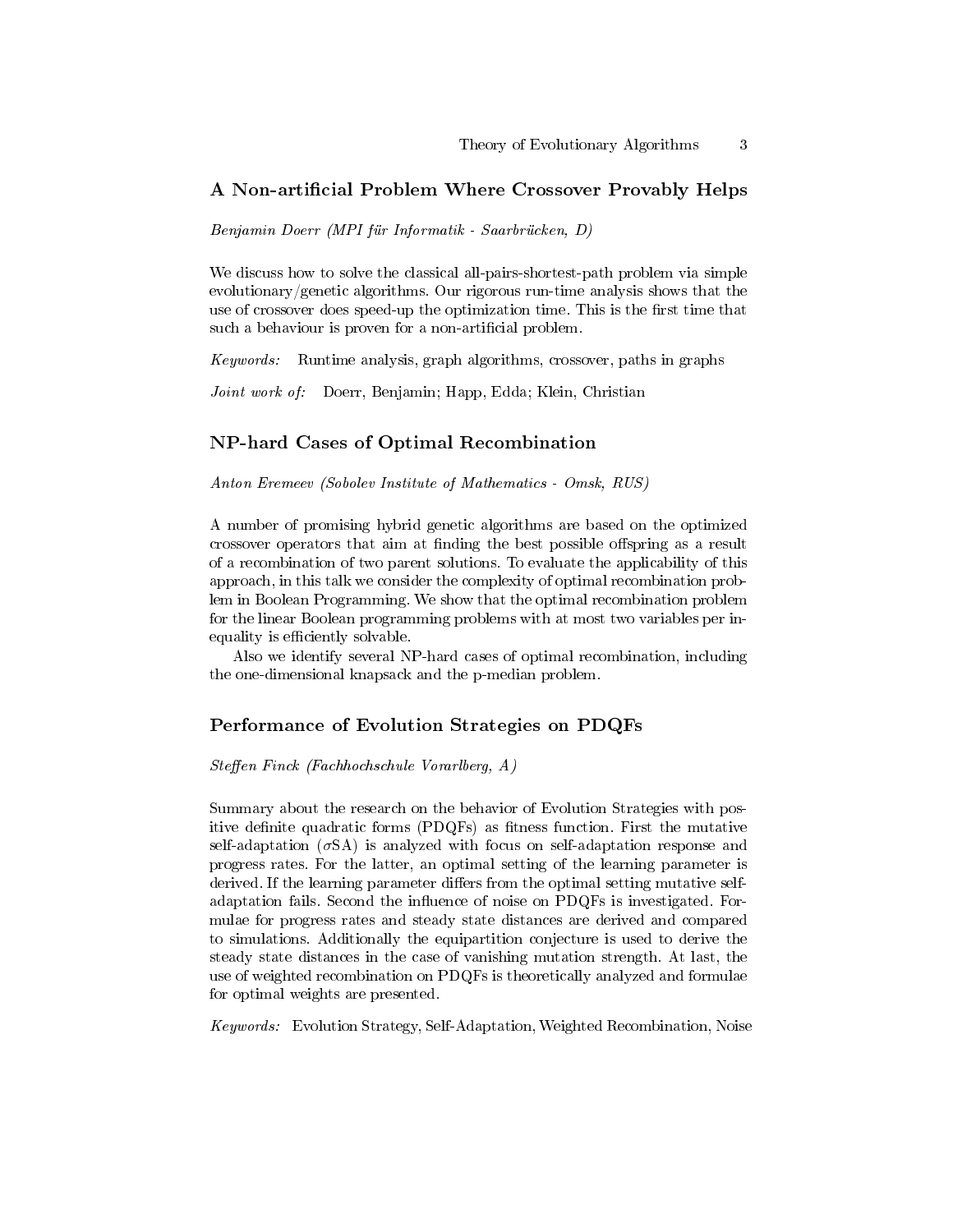### Evolution strategies with Random Numbers of Offspring

Olivier Francois (TIMC Laboratory, F)

Evolution strategies rely on both stochastic and deterministic internal parameter settings. For example the step length parameter is usually adapted stochastically, whereas static deterministic values are often chosen for the number of parents, mu, and for the number of offspring, lambda. In this talk, I present a model in which the number of offspring in each generation, lambda, is randomly sampled according to the Poisson distribution. Assuming that the mean of the Poisson distribution is small, i describe the average hitting time of a global optimum for any discrete function defined on an arbitrary finite lattice. The result is based on an analogy with an algorithm for which individuals evolve either under mutation or rank-based selection, but the two operators are never applied simultaneously to a given parent in a given generation.

#### Toward a Convergence Proof for CMA-ES—and Beyond

Nikolaus Hansen (INRIA Futurs - Orsay, F)

Based on the theory of  $\varphi$ -irreducible Markov chains, a convergence proof for the CMA-ES (Covariance Matrix Adaptation Evolution Strategy) is sketched. In the first step, the original algorithm is reduced to the rank-one update of the covariance matrix. A suitable Markov chain is derived and convergence of the chain to a stationary limit distribution, the invariant measure, is shown on a class of unimodal objective functions. The result implies log-linear convergence to the optimum, or log-linear divergence. Even though the simplied version of the algorithm is not recommended in real applications, its convergence is highly relevant. Additional components have only been expected to improve convergence behavior. In further steps a less simplied algorithm and EDAs will be tackled.

Keywords: Evolution strategies, covariance matrix adaptation, CMA, convergence proof

Joint work of: Hansen, Nikolaus; Auger, Anne

## A Comparison of GAs Penalizing Infeasible Solutions and Repairing Infeasible Solutions on the 0-1 Knapsack Problem

Jun He (University of Birmingham, GB)

Constraints exist in almost every optimization problem. Different constraint handling techniques have been incorporated with genetic algorithms (GAs), however most of current studies are based on computer experiments.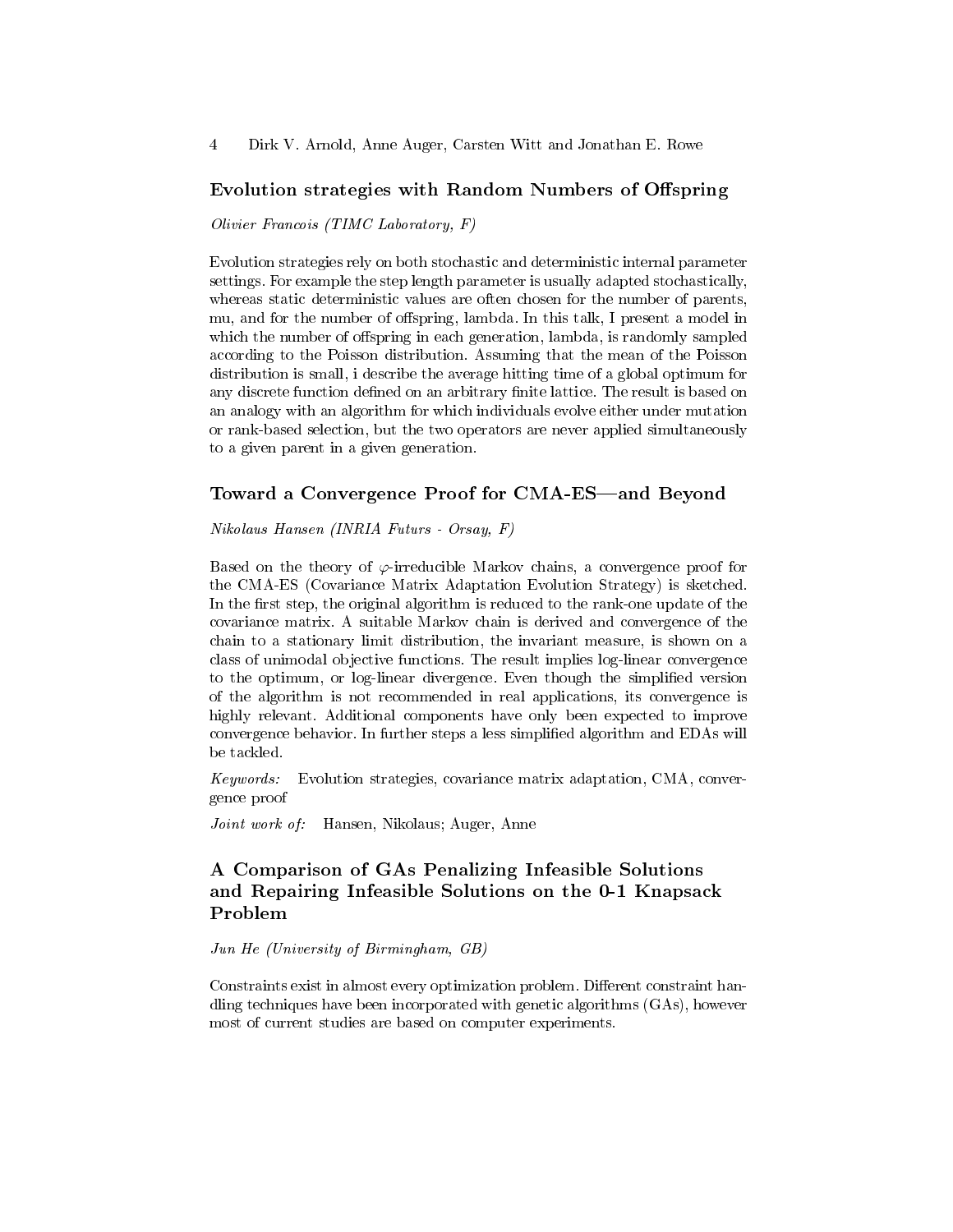An example is Michalewicz's comparison among GAs using different constraint handling techniques on the 0-1 knapsack problem. The following phenomena are observed in experiments: 1) the penalty method needs more generations to nd a feasible solution to the restrictive capacity knapsack than the repair method; 2) the penalty method can find better solutions to the average capacity knapsack. Such observations need a theoretical explanation. This paper aims at providing a theoretical analysis of Michalewicz's experiments. The main result of the paper is that GAs using the repair method are more efficient than GAs using the penalty method on both restrictive capacity and average capacity knapsack problems. This result of the average capacity is a little different from Michalewicz's experimental results. So a supplemental experiment is implemented to support the theoretical claim. The results confirm the general principle pointed out by Coello: a better constraint-handling approach should tend to exploit specific domain knowledge.

Keywords: Genetic Algorithms, Constrained Optimization, Knapsack Problem, Computation Time, Performance Analysis

Joint work of: He, Jun; Zhou, Yuren; Yao, Xin

Full Paper: <http://drops.dagstuhl.de/opus/volltexte/2008/1482>

## Automated Tuning, Configuration and Synthesis of Complex Stochastic Local Search Algorithms

Holger H. Hoos (University of British Columbia - Vancouver, CA)

Stochastic local search (SLS) algorithms, like many other heuristic methods for solving hard computational problems, are often built in an incremental way, guided by the experience and intuition of the algorithm designer. This is particularly the case of relatively complex SLS methods, such as evolutionary algorithms or hybrid approaches that combine various simpler search strategies.

As a result, effective SLS strategies for many academic and real-world problems often consist of many interacting components, whose behaviour and interaction is controlled by numerous parameters.

In this talk, I will discuss strategies for automatically configuring these components and for tuning their parameters in order to better realise the overall performance potential of the complex algorithm. I will describe ParamILS, a recent, SLS-based algorithm configuration procedure developed in my group, that we have applied very successfully to a number of high-performing heuristic search methods, ranging from SLS algorithms to SAT to the widely used industrial mixed-integer-programming solver CPLEX. I will also review a formal model of hybrid SLS algorithms, Generalised Local Search Machines, and explain how, in conjunction with automated configuration methods, this model can provide the basis for the principled and automated synthesis of effective hybrid SLS algorithms.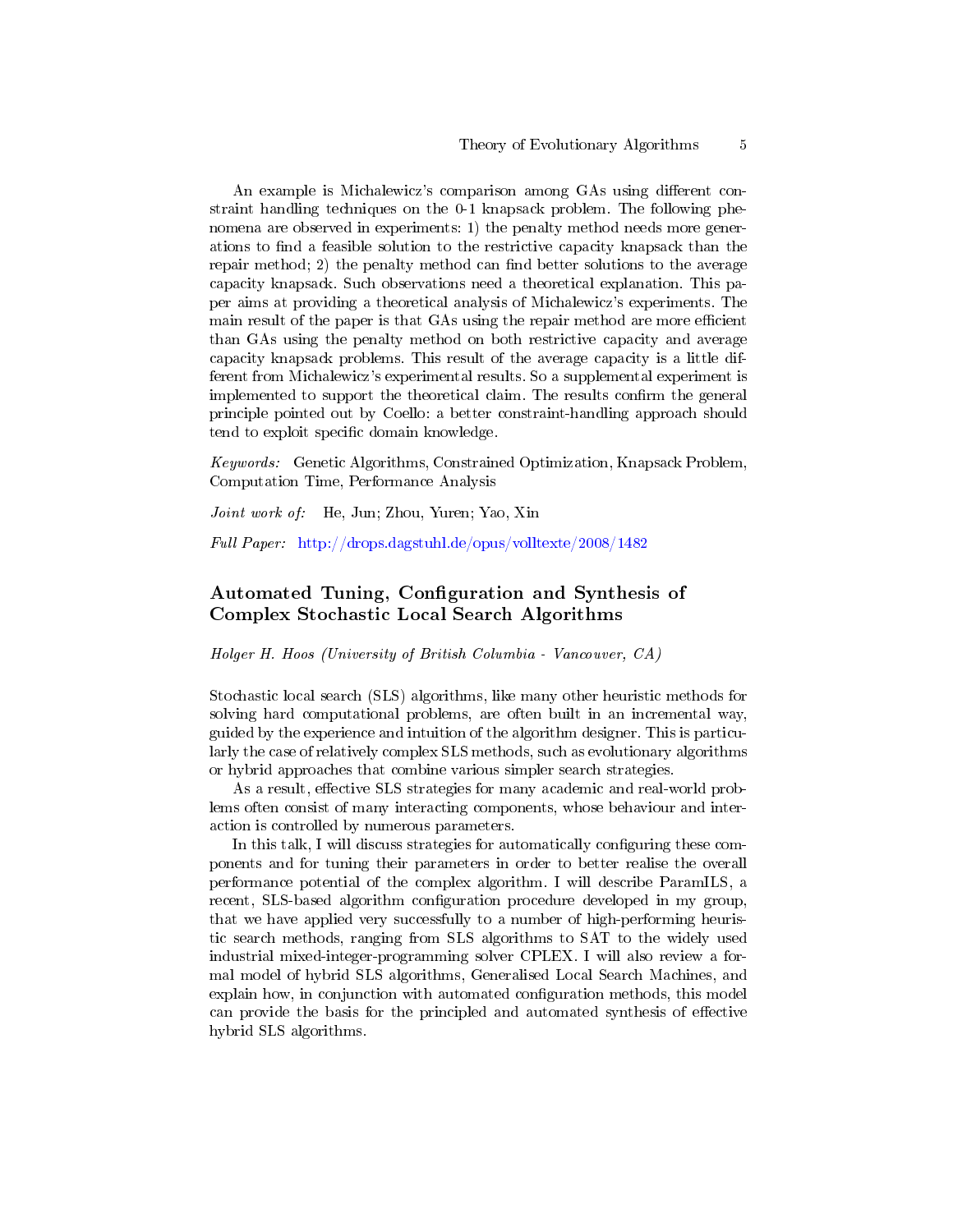Keywords: Stochastic local search, configuration, tuning, synthesis, hybrid algorithms, meta-algorithmics, heuristics

### Efficient Covariance Matrix Update for Evolution Strategies

Christian Igel (Ruhr-Universität Bochum, D)

Evolution Strategies (ESs) usually rely on normally distributed additive variations of candidate solutions. Adaptation of the covariance matrix of the normal distribution allows efficient search in non-separable and ill-conditioned landscapes. To sample the distribution, the adapted covariance matrix needs to be decomposed. We propose a new update mechanism that can equivalently replace a rank-one covariance matrix update including the computationally expensive decomposition of the covariance matrix. The new update rule reduces the computational complexity from  $O(n^3)$  to  $O(n^2)$ , where n is the search space dimension.

Keywords: Variable metric algorithm, evolution strategy, covariance matrix adaptation, Cholesky CMA

Joint work of: Suttorp, Thorsten; Hansen, Nikolaus; Igel, Christian

### Bit Flip Mutations vs. Local Search: An Open Problem Presentation

Thomas Jansen (Technische Universität Dortmund, D)

Evolutionary algorithms with binary encoding often employ standard bit flip mutations as variation operator. In a mutation each bit is flipped independently with some mutation probability. Using the reciprocal of the length of the bit strings as mutation probability, the most common and most recommended choice, on average in one mutation exactly one bit flips. This is similar to flipping exactly one bit chosen uniformly at random. We discuss the open problem of finding a useful characterization of fitness functions where replacing such local search by standard bit flip mutations does not lead to worse performance. We explain why this problem is interesting and important and how useful a solution would be. After this motivation we consider a few instructive example functions that help us understand where difficulties in solving this problem are.

Joint work of: Doerr, Benjamin; Jansen, Thomas; Klein, Christian

### A Field Guide to Genetic Programming

William Langdon (University of Essex, GB)

A field guide to genetic programming, Riccardo Poli and William B. Langdon and Nicholas Freitag McPhee (With contributions by J. R. Koza), lulu.com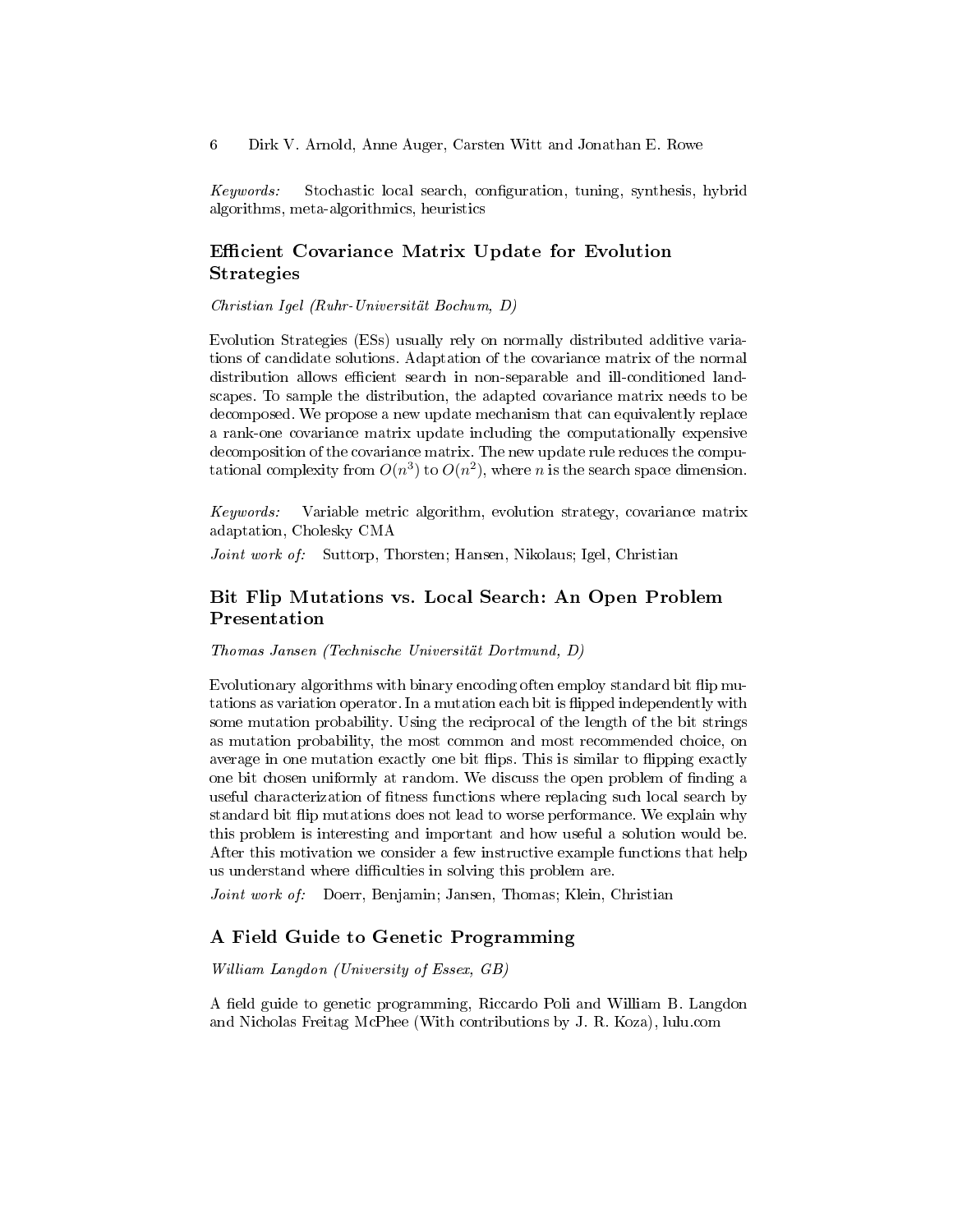I would like to thank Dagstuhl and the organisers of Seminar 08051 "Theory of Evolutionary Algorithms" for hosting all three authors of "A field guide to genetic programming". Great progress was made during our week at the castle. (However this did mean one of us, WBL, was not able to formally present during the seminar). I hope you will be please to learn that the book is now finished.

A Field Guide to Genetic Programming is an introductory level text. Therefore the authors wanted it to be as widely available as possible. In practise, this means, as affordable as possible. Also, at the start of the twenty first century, this means it must be accessible via the world wide web. To both ends, we decided to make the whole book available as a freely down loadable PDF. The PDF makes wide use of hyperlinks, both internally and externally, via the genetic programming bibliography, to the literature cited. However anticipating some would still prefer to hold the text in their hands but be unwilling to print 250 pages, we opted to use an inexpensive print on demand service offered almost at cost by lulu.

The book sold out at its launch at EuroGP and down loads past 2000 copies in less than two weeks

Keywords: Genetic algorithms, genetic programming

Full Paper:  $http://www.gp-field-guide.org.uk/$ 

### N-gram GP: Early Results and Half-Baked Ideas

Nicholas Freitag McPhee (University of Minnesota - Morris, USA)

In this talk I present N-gram GP, a system for evolving linear GP programs using an EDA style system to update the probabilities of different 3-grams (triplets) of instructions. I then pick apart some of the evolved programs in an effort to better understand the properties of this approach and identify ways that it might be extended.

Doing so reveals that there are frequently cases where the system needs two triples of the form ABC and ABD to solve the problem, but can only choose between them probabilistically in the EDA phase. I present the entirely untested idea of creating a new pseudo-instruction that is a duplicate of a key instruction. This could potentially allow the system to learn, for example, that AB is always followed by C, while AB' is always followed by D.

Keywords: Genetic programming, estimation of distribution algorithms, linear GP, machine learning

Joint work of: McPhee, Nicholas Freitag; Poli, Riccardo

Extended Abstract: <http://drops.dagstuhl.de/opus/volltexte/2008/1483>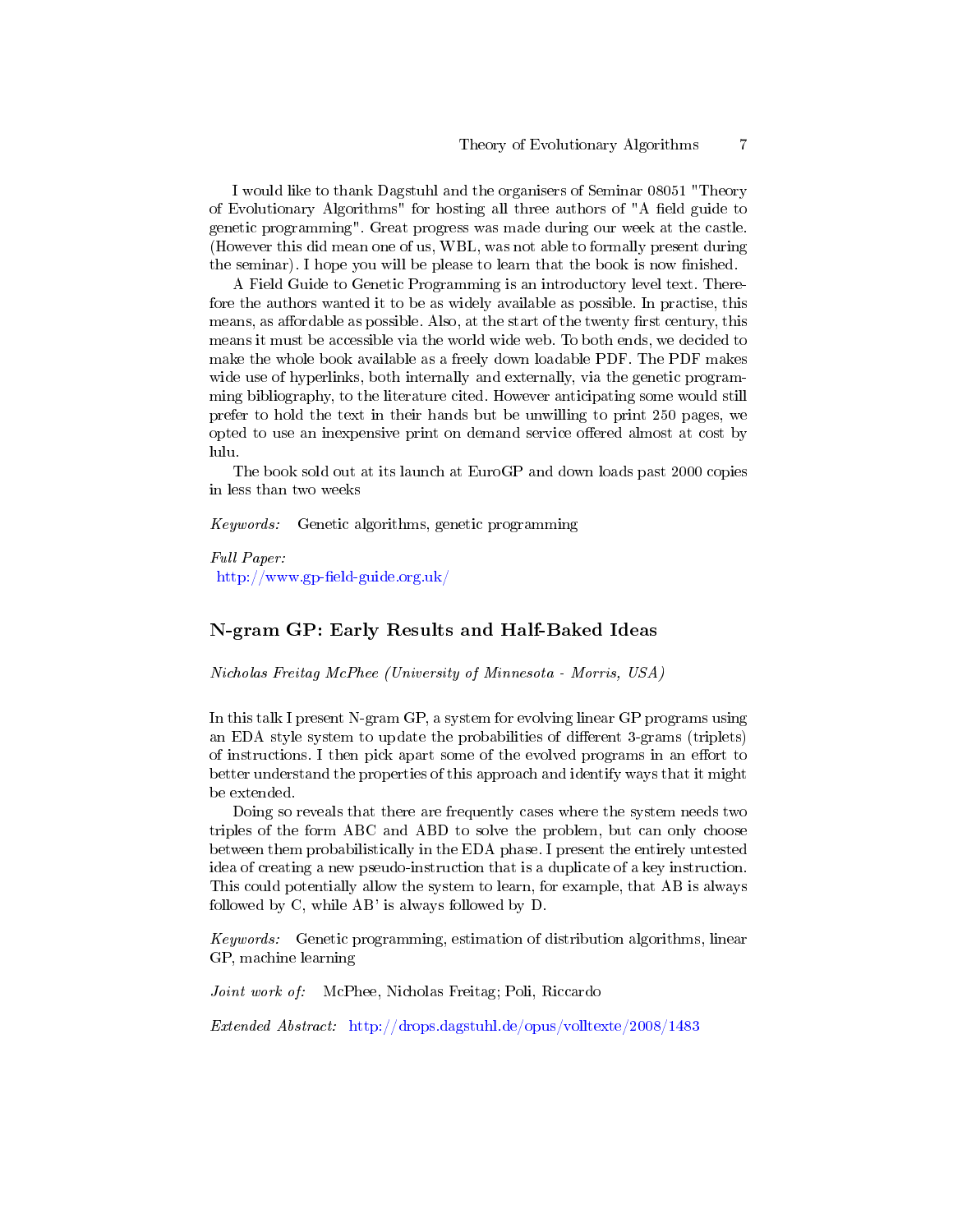### Weighted Multirecombination Evolution Strategy with Mutation Strength Self-Adaptation on Quadratic Sphere

Alexander Melkozerov (Fachhochschule Vorarlberg, A)

In the talk, a weighted multirecombination evolution strategy (ES) with mutation strength self-adaptation was presented along with the performance analysis of this ES on quadratic sphere. It was shown that the theoretical formula for calculation of optimal learning parameter allowed for tuning of the newly designed ES for maximal performance. An experimental comparison of the performance showed that the weighted multirecombination ES with mutation strength selfadaptation outperformed the weighted multirecombination ES with cumulative step size adaptation.

Keywords: Weighted Multirecombination, Mutation Strength Self-adaptation, Evolution Strategy

## Estimating the Stationary Distributions of Markov Chains Modelling Evolutionary Algorithms Using Quotient Construction Method

Boris S. Mitavskiy (University of Sheffield, GB)

The evolutionary algorithm stochastic process is well-known to be Markovian. These have been under investigation in much of the theoretical evolutionary computing research. When mutation rate is positive, the Markov chain modelling an evolutionary algorithm is irreducible and, therefore, has a unique stationary distribution, yet, rather little is known about the stationary distribution. On the other hand, knowing the stationary distribution may provide some information about the expected times to hit optimum, assessment of the biases due to recombination and is of importance in population genetics to assess what's called a "genetic load" (see the introduction for more details). In this talk I will show how the quotient construction method can be exploited to derive rather explicit bounds on the ratios of the stationary distribution values of various subsets of the state space. In fact, some of the bounds obtained in the current work are expressed in terms of the parameters involved in all the three main stages of an evolutionary algorithm: namely selection, recombination and mutation. I will also discuss the newest developments which may allow for further improvements of the bounds

Keywords: Genetic algorithms, Markov chains, stationary distribution, lumping quotient

Full Paper: <http://drops.dagstuhl.de/opus/volltexte/2008/1484>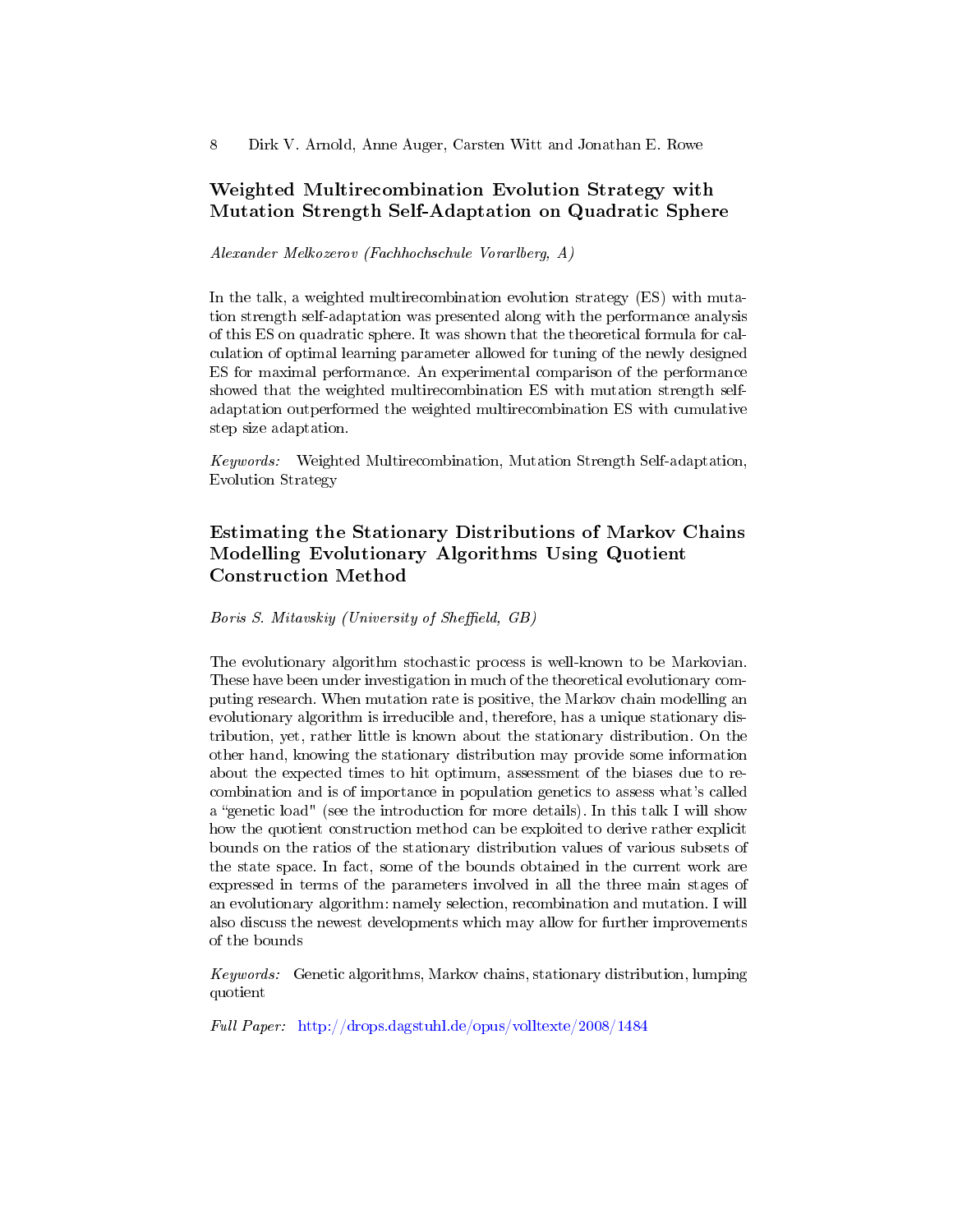### Making Problems Easier by Multi-Objective Optimization

Frank Neumann (MPI für Informatik - Saarbrücken, D)

Evolutionary algorithms have been shown to be good problem solvers for several optimization problems. Considering at least two objective functions that have to be optimized at the same time, we are dealing with multi-objective optimization problems. Often it is assumed that more objectives make a problem harder as the number of different trade-offs may increase with the number of objectives that are considered. In this talk, we examine how solving single-objective problems can be made easier by multi-objective optimization.

First, we consider the effect of adding objectives to a given problem. Experimental studies show that additional objectives may change the runtime behavior of evolutionary algorithms drastically. We illustrate the effect of adding objectives by considering simple functions and point out by theoretical analyses that this may be both beneficial and obstructive.

Later on, we consider the approximation ability of evolutionary algorithms for the class of covering problems and compare single-objective and multi-objective models for such problems.

We show that optimal solutions can be approximated within a factor of log n, where  $n$  is the problem dimension, using a multi-objective approach while the approximation quality obtainable by a corresponding single-objective one may be arbitrarily bad.

#### Bye, Bye, Bloat

#### Riccardo Poli (University of Essex, GB)

During the last 15 years, intense research has been devoted to bloat (the growth in average program size without corresponding improvements in fitness) in genetic programming. Many theories have been proposed to explain this phenomenon. None has acquired general acceptance. The reason is probably that none was correct. Due to the lack of an explanation many empirical techniques to control bloat have been proposed. Only one has some theoretical foundation. Clearly, an unsatisfactory situation.

During the last 12 months or so, at long last, we (believe we) have found the real explanation for bloat. The explanation is so simple that it is almost unbelievable that it remained undiscovered for so long. In this talk I'll explain what it is, what evidence we have and what practical recipes and algorithms we have recently been able to devise to control bloat in a principled manner.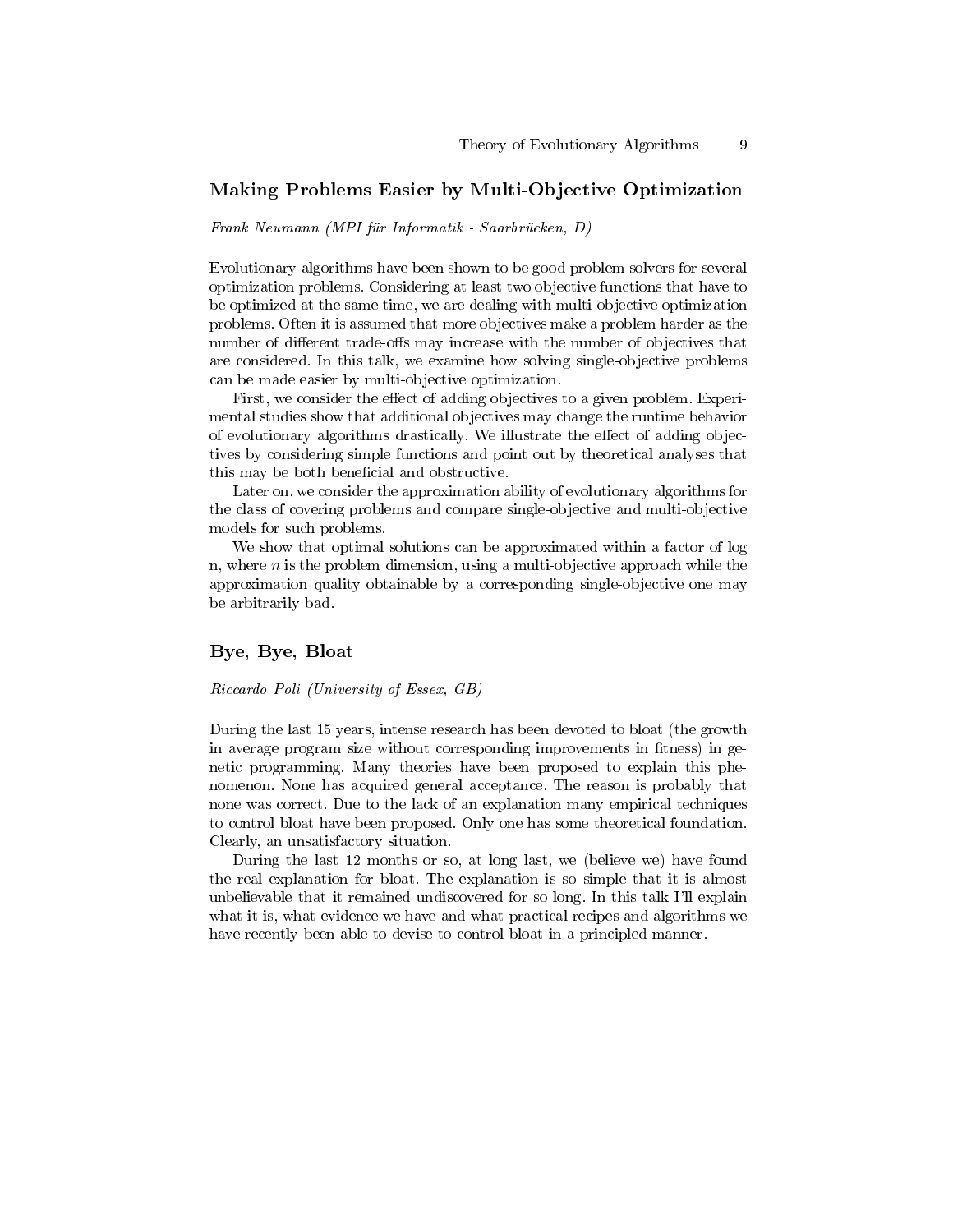## Monotonic Convergence and Memory Requirements of Algorithms for "Interactive" Search Problems

#### Elena Popovici (Icosystem, USA)

For traditional single-objective optimization problems, there exists a very weak criteria of monotonic algorithm convergence to a solution. This criteria is satis fied even by random sampling with constant memory (save just one best-so-far sample). I introduce an adaptation of this criteria for algorithms attempting to solve so-called "interactive" search problems. For such problems, it is non-trivial to construct algorithms that guarantee even this weak monotonic convergence with constant memory. For two types of interactive search problems, algorithms have been proposed that guarantee the weak monotonic convergence, but require unbounded memory in the worst case. I characterize in more detail these memory requirements. Finally, I investigate a third type of interactive search problem, for which no algorithms guaranteeing weak convergence have yet been proposed. I speculate that, for this problem type, even with unbounded memory, an algorithm could only provide the guarantee if it explored the space in one of two specific orders (both of which are, unfortunately, prohibitive in practice).

Keywords: Interactive search, monotonicity, convergence, memory

### Solving Problems with Critical Variables

Adam Prügel-Bennett (Univ. of Southampton, GB)

We consider a class of problems with a small number of critical variables and many normal variables. The normal variables are easy to optimise, but their optimum value depend on the critical variables. The critical variables are only weakly coupled to each other, but strongly coupled with the normal variables. This leads to a set of problems with many local minima which are hard to solve with a hill-climbing algorithm. We show that a hybrid genetic algorithm can solve this class of problems vary efficiently. Furthermore, we will argue that many of the classic hard optimisation problems may have a structure which, at least approximately, is similar to the critical variable problems. We finally discuss some recent observation on the Max-Sat problem and argue that it may be possible to exploit information from a population to more effectively find good solutions.

Keywords: Critical variables, combinatorial optimisation, landscape structure, hybrid GA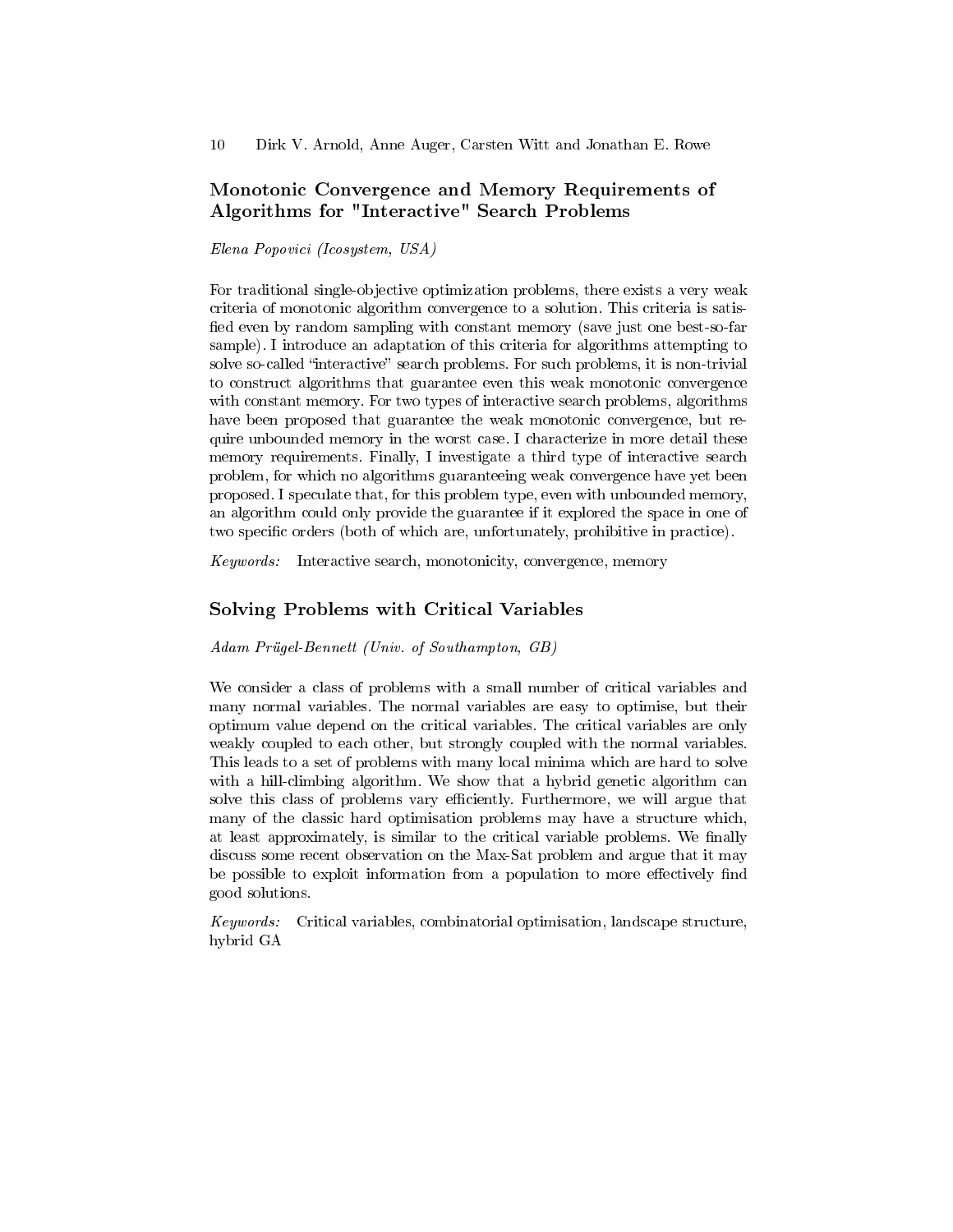## Representation-Invariant Crossover and Mutation **Operators**

Jonathan E. Rowe (University of Birmingham, GB)

The standard crossover and mutation operators on binary strings are invariant under certain syntactic changes in representation: for example, exchanging ones and zeros. I want to think about what this kind of invariance means for general search spaces, and characterise it using the idea of a group action. I then ask: how might we go about designing crossover and mutation operators for a search space that are guaranteed to be invariant under some choices of representation? A characterisation can be given in general terms, allowing the evolution equations for the infinite population model to be written in a canonical way for any (finite) search space, and providing an implementation method for such operators. However, a large open question remains: given a search space and an optimisation problem on it, what further properties do we want our genetic operators to have?

## Banach Space Techniques for the Analysis of Evolutionary Algorithms

Lothar M. Schmitt (The University of Aizu, J)

We study the steady-state probability distribution p for Markov chains G describing Genetic Algorithms (GA) and Genetic Programming (GP). That means:  $G$  p = p. Based upon a reduction method that associates any such Markov chain another Markov chain over 2 states only, we derive convergence properties for p in regard to uniform populations and populations containing globally optimal candidate solutions. Strong ergodicity of inhomogeneous Markov chains as above are discussed.

## Convergence in Co-Adapting Agents with Opponent Modelling

Jonathan L. Shapiro (Manchester University, GB)

We consider two co-adapting agents, each with a different and incomplete view of the environment and each trying to optimize a different objective function, which is a function of the behavior of of both agents. The agents learn to increase their objective function using gradient ascent, and learn the behaviour of their opponent using stochastic approximation. We show in the limit of an infinitesimal step size the following results: gradient ascent with perfect information of the opponent does not converge. It can be made to converge using the lagging anchor algorithm of Dahl. When the agents have to model each other's behaviour there is a phase transition between stable and unstable behavior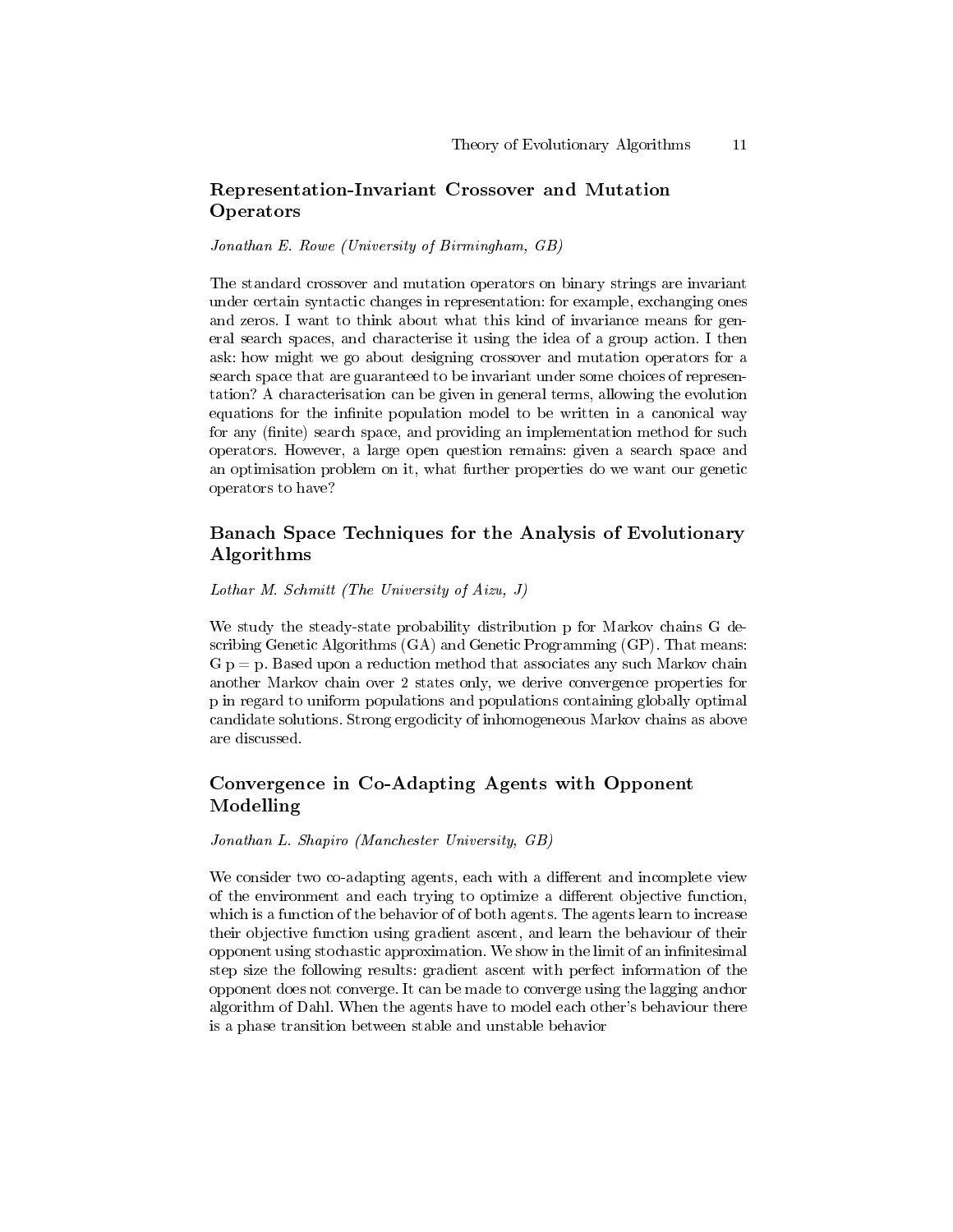#### Runtime Analysis of Binary PSO

Dirk Sudholt (Technische Universität Dortmund, D)

We investigate the runtime of the Binary Particle Swarm Optimization (PSO) algorithm introduced by Kennedy and Eberhart (1997). The Binary PSO maintains a global best solution and a swarm of particles. Each particle consists of a current position, an own best position and a velocity vector used in a probabilistic process to update the particle's position. We present lower bounds for a broad class of implementations with swarms of polynomial size. To prove upper bounds, we transfer a fitness-level argument well-established for evolutionary algorithms (EAs) to PSO. This method is then applied to estimate the expected runtime on the class of unimodal functions. A simple variant of the Binary PSO is considered in more detail. The1-PSO only maintains one particle, hence own best and global best solutions coincide. Despite its simplicity, the 1-PSO is surprisingly efficient.

A detailed analysis for the function Onemax shows that the 1-PSO is competitive to EAs.

Keywords: Particle swarm optimization, runtime analysis

Joint work of: Sudholt, Dirk; Witt, Carsten

Full Paper: <http://drops.dagstuhl.de/opus/volltexte/2008/1480>

#### Complexity Lower Bounds for Evolution Strategies

Olivier Teytaud (Université Paris Sud, F)

Jens Jägersküpper has provided important lower bounds for evolution strategies in continuous domains. Teytaud and Gelly have provided some extensions using combinatorial arguments and in particular the branching factor of comparisonbased evolution strategies.

Using geometric techniques and Sauer's lemma for level sets of finite VCdimension, we show new bounds for (mu,lambda)-ES with application to the speed-up of parallel evolution strategies and derive practical hints for designing new mutation operators.

Keywords: Sauer's lemma, VC-dimension, complexity lower bounds

Joint work of: Teytaud, Olivier; Fournier, Hervé

#### Tight Bounds for Blind Search on the Integers

Ingo Wegener (Technische Universität Dortmund, D)

We analyze a simple random process in which a token is moved in the interval  $A = \{0, n\}$ : Fix a probability distribution  $\mu$  over  $\{1, \ldots, n\}$ .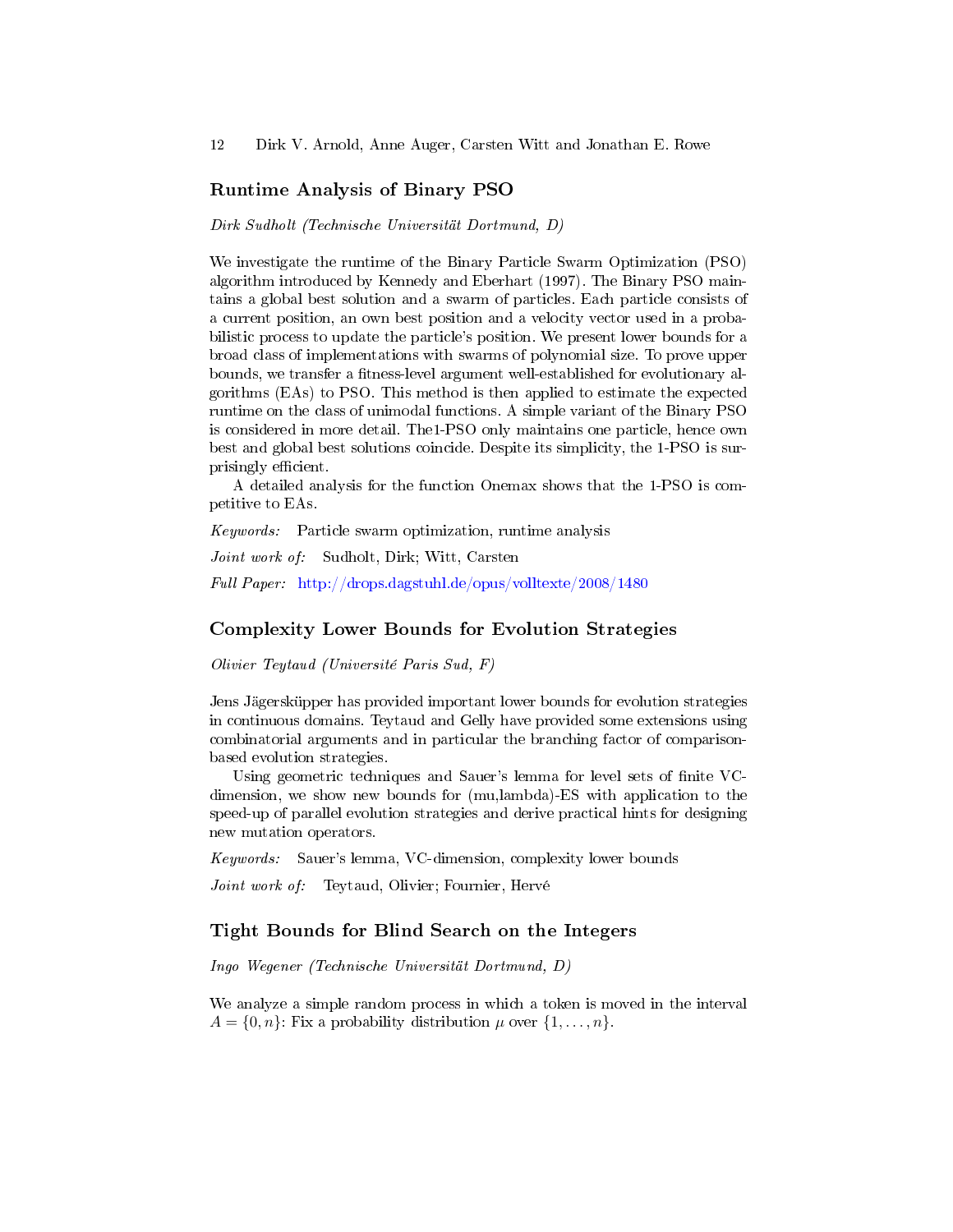Initially, the token is placed in a random position in  $A$ . In round  $t$ , a random value d is chosen according to  $\mu$ . If the token is in position  $a \geq d$ , then it is moved to position  $a - d$ . Otherwise it stays put. Let T be the number of rounds until the token reaches position 0. We show tight bounds for the expectation of T for the optimal distribution  $\mu$ , i.e., we show that  $min_{\mu} \{ E\mu(T) \} = \Theta((logn)^2)$ . For the proof, a novel potential function argument is introduced. The research is motivated by the problem of approximating the minimum of a continuous function over [0, 1] with a 'blind' optimization strategy.

Joint work of: Dietzfelbinger, Martin; Rowe, Jonathan E.; Wegener, Ingo; Woelfel, Philipp

See also: Symposium on Theoretical Aspects of Computer Science 2008 (Bordeaux), pp. 241-252

#### Understanding Problem Structure and NFL

L. Darrell Whitley (Colorado State University, USA)

Two ideas are presented.

First, new proofs show that a subset of algorithms can have identical performance over a subset of functions, even when the subset of functions is not closed under permutation.

We refer to these as focused sets. In some cases focused sets correspond to the orbit of a permutation group; in other cases, the focused sets must be computed heuristically. In the smallest case, two algorithms can have identical performance over just two functions in a focused set. These results particularly exploit the case where search is limited to m steps, where m is signicantly smaller than the size of the search space. These proofs emphasize the need for search algorithms to understand and exploit problem structure.

Second, the problem structure of elementary landscapes is reviewed, particularly for the Travelling Salesman Problem. These results suggest that current algorithms may not adequately (or at least explicitly) exploiting all of the available problem structure.

## Conditions for the Robustness of Compositional Coevolution

R. Paul Wiegand (University of Central Florida, Orlando, USA)

Analyses of compositional coevolution indicate collaboration methods seriously impact the optimization goals of the methods. Experience suggests compositional coevolutionary algorithms that use averaging mechanisms for collaboration (e.g., complete mixing) perform well in multiagent learning settings, where the goal is often to find team behaviors that are not necessarily optimal, but robust to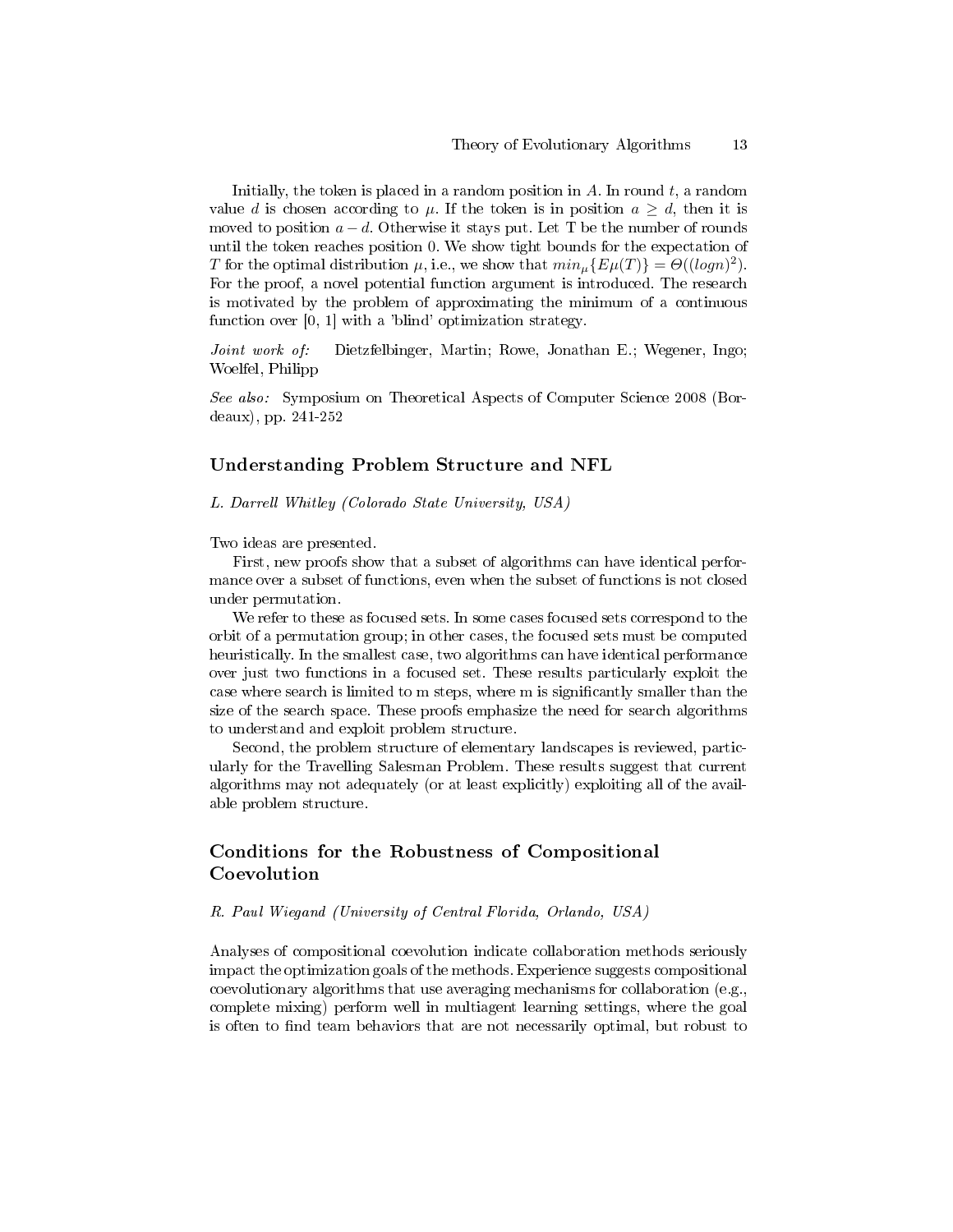certain types of changes. At the 2006 Dagstuhl seminar, I introduced a new framework for rigorously defining robustness. In this year's talk, I extend this idea by introducing the notion of a parametric degree of robustness, and I demonstrate a particular condition that ensures progress in a dynamical systems model of the algorithm. The condition relates this parametric degree of robustness with the relative sizes of portions of the phase space of the modelled algorithm. In this way, one should be able to show that the larger the degree of robustness, the larger the basin of attraction for a particular solution: robust solutions are attractive to certain kinds of CCEAs.

Keywords: Compositional Coevolution, Robustness, dynamical systems, game theory

## Does a Temporally or Spatially Varying Environment Speed Up Evolution?

Alden Wright (Univ. of Montana - Missoula, USA)

Kashtan, Noor, and Alon (PNAS v. 104, 13711-13716) claim that for some problems, temporal variation among multiple goals speeds up evolution to a fixed goal. I have partially replicated their results, and have done preliminary tests on whether spatially varying goals speeds up evolution.

Keywords: Evolution, genetic algorithms, speedup

## Approximating the Pareto Set Using Set Preference Relations: A New Perspective On Evolutionary Multiobjective Optimization

Eckart Zitzler (ETH Zürich, CH)

Assuming that evolutionary multiobjective optimization (EMO) mainly deals with set problems, one can identify three core questions in this area of research: (i) how to formalize what type of Pareto set approximation is sought, (ii) how to use this information within an algorithm to efficiently search for a good Pareto set approximation, and (iii) how to compare the Pareto set approximations generated by different optimizers with respect to the formalized optimization goal. There is a vast amount of studies addressing these issues from different angles, but so far only few studies can be found that consider all questions under one roof.

This talk is an attempt to summarize recent developments in the EMO field within a unifying theory of set-based multiobjective search. It discusses how preference relations on sets can be formally defined, gives examples for selected user preferences, and proposes a general, preference-independent hill climber for